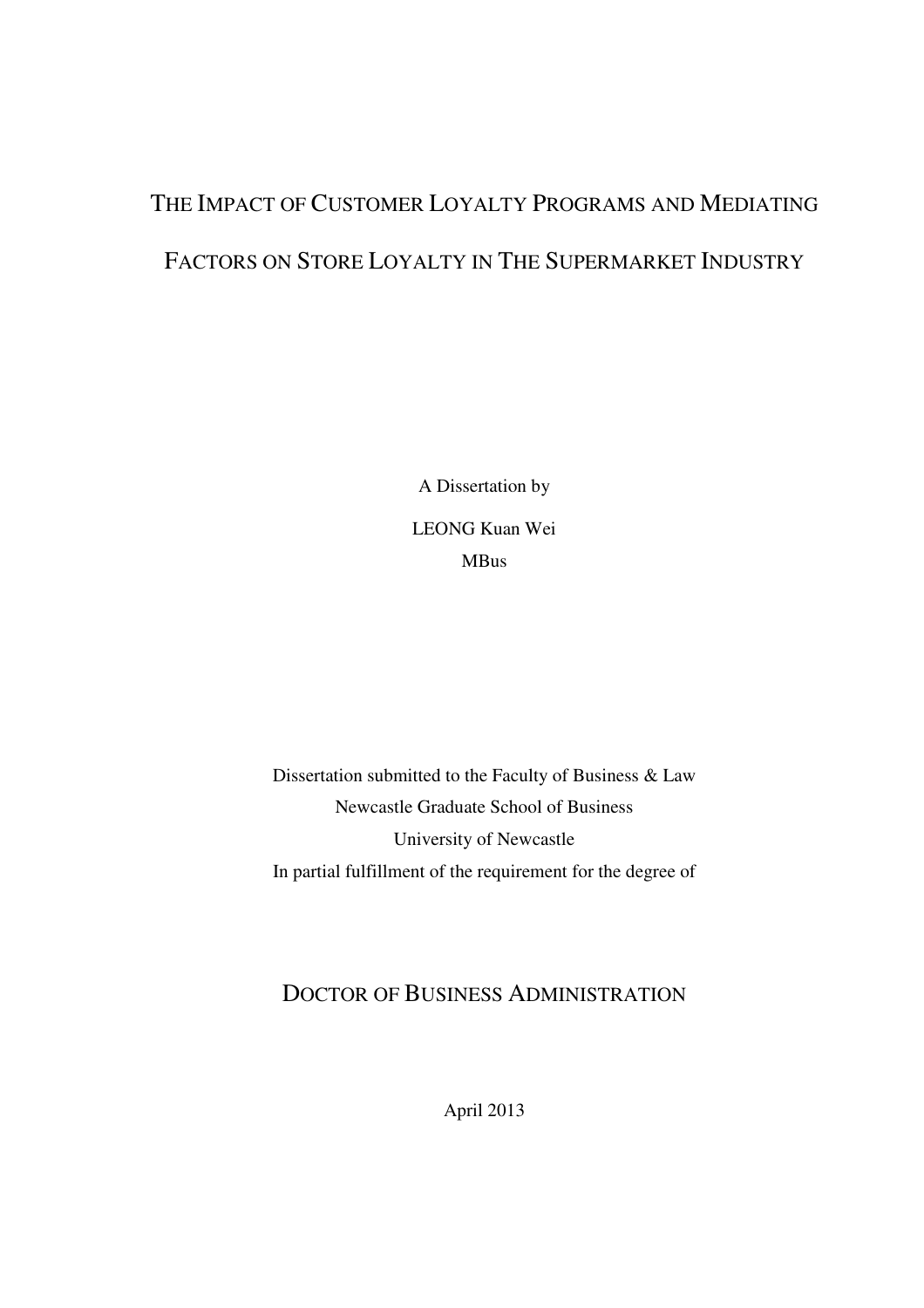The thesis contains no material which has been accepted for the award of any other degree or diploma in any university or other tertiary institution and, to the best of my knowledge and belief, contains no material previously published or written by another person, except where due reference has been made in the text. I give consent to the final version of my thesis being made available worldwide when deposited in the University's Digital Repository\*\*, subject to the provisions of the Copyright Act 1968.

\*\*Unless an Embargo has been approved for a determined period.

LEONG Kuan Wei

\_\_\_\_\_\_\_\_\_\_\_\_\_\_\_\_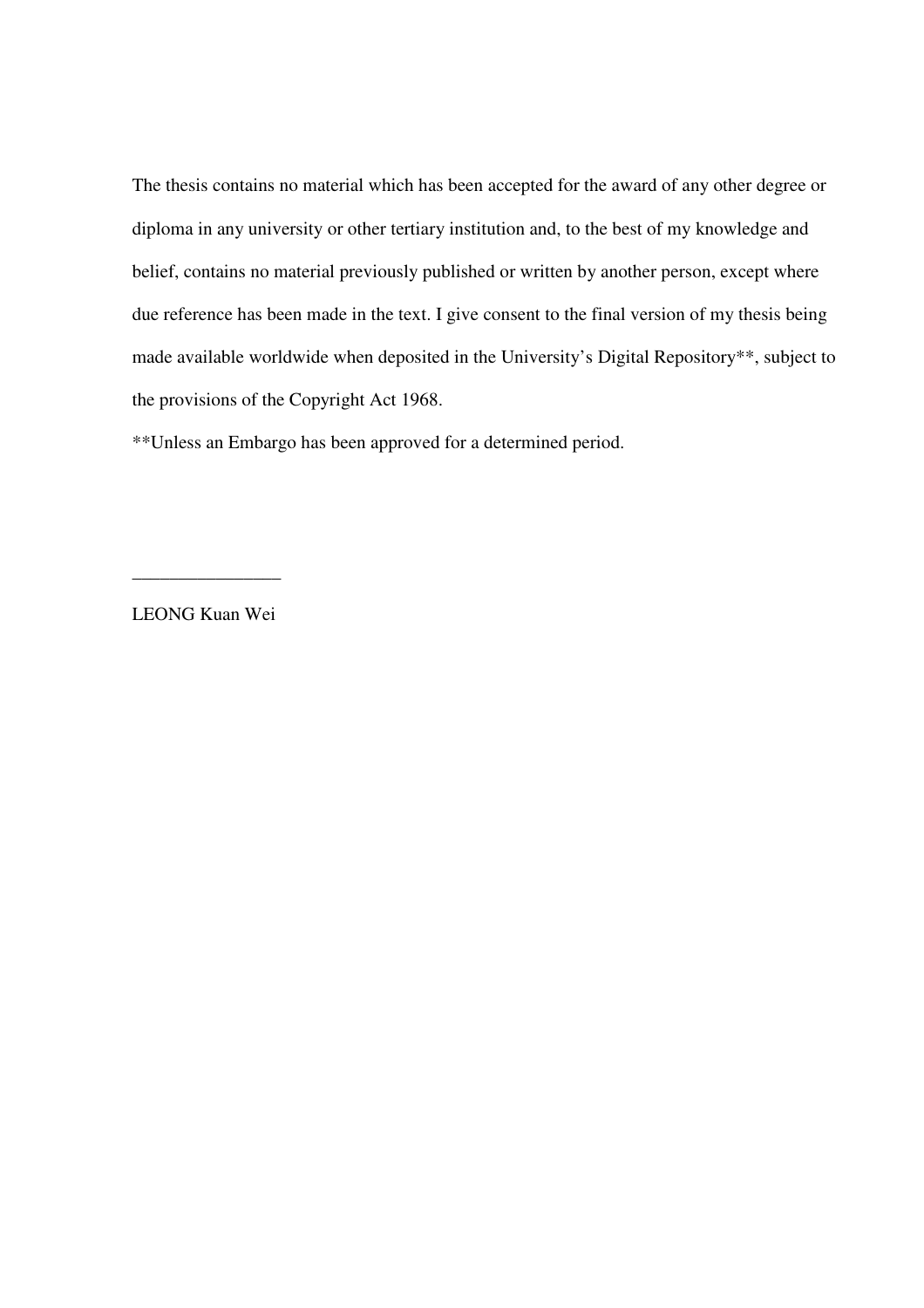#### **ACKNOWLEDGEMENT**

It has been a long journey for me in writing this dissertation. I take the opportunity to thank those who have helped and supported me for the past year. I would not have completed this dissertation without your help and support.

First, I thank Dr. David Clark-Murphy for being my dissertation supervisor and mentor. His guidance and encouragement have helped me to complete this dissertation. I truly enjoyed the professional work relationship we had together.

Special thanks to Dr. Kerrie Bridson for providing the constructs to measure detail of the framework in Bridson, Evans and Hickman (2008).

I extend my gratitude to Associate Professor Dr. Guilherme Pires, my marketing lecturer. I thank him for being patient with me, and his general guidance in tackling this dissertation.

Finally, I dedicate this dissertation to my beloved wife, Abby. Her continuous and undivided support was crucial to my success. I thank her for the patience, forgiveness and understanding for not spending enough time with the family.

Last but not least, I thank God for leading the way in my life and all credits go to Him.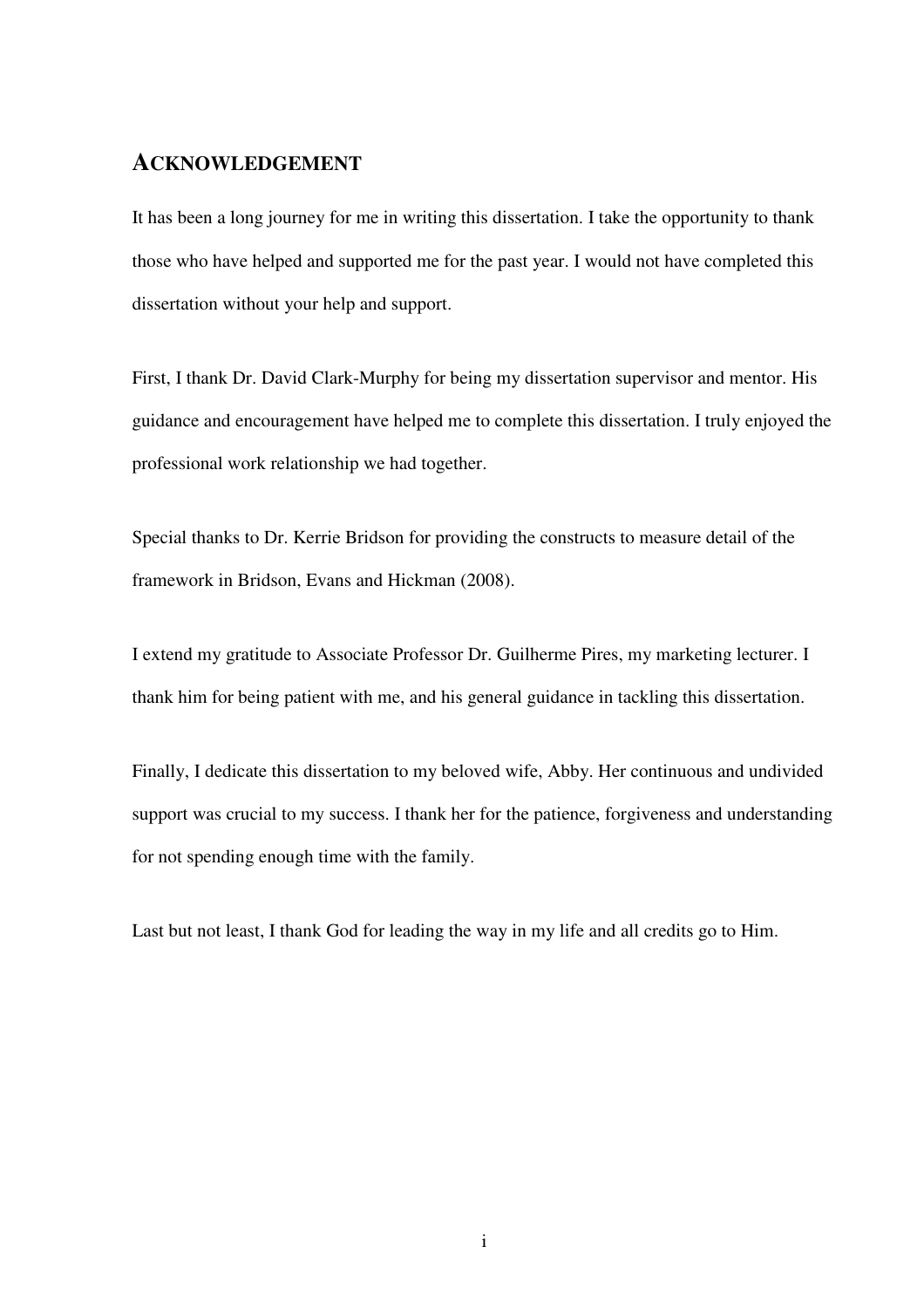### **TABLE OF CONTENTS**

### **CHAPTER 1 - INTRODUCTION**

| 1.1. |                                                                          |
|------|--------------------------------------------------------------------------|
| 1.2. |                                                                          |
| 1.3. | Prior Research on Customer Loyalty Program, Store Satisfaction and Store |
|      |                                                                          |
|      |                                                                          |
|      |                                                                          |
|      |                                                                          |
|      |                                                                          |
|      |                                                                          |
| 1.5. |                                                                          |
| 1.6. |                                                                          |
|      |                                                                          |
|      |                                                                          |
|      |                                                                          |
|      |                                                                          |
|      |                                                                          |
|      |                                                                          |

# **CHAPTER 2 - LITERATURE REVIEW**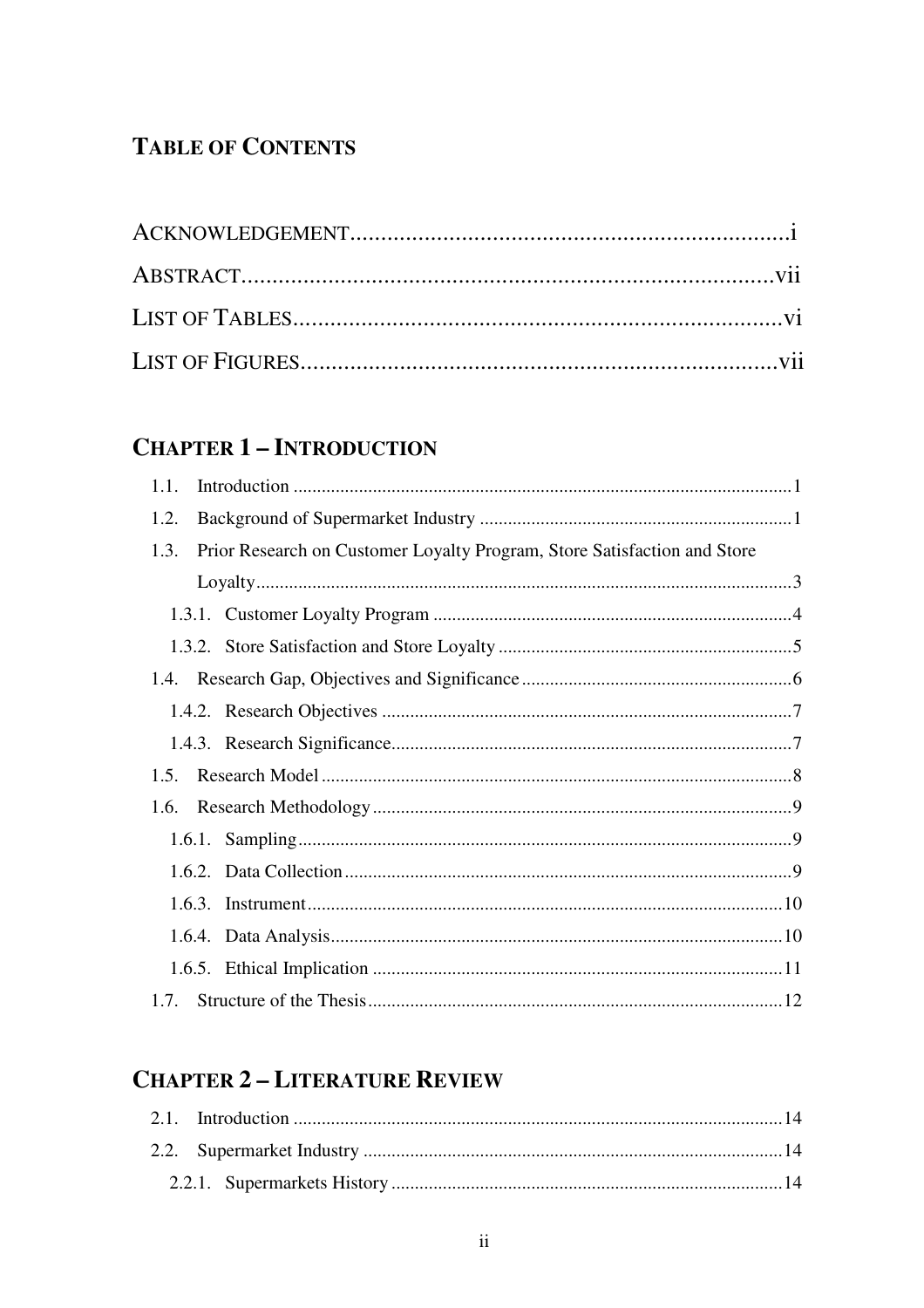| 2.3. |                                                                               |  |
|------|-------------------------------------------------------------------------------|--|
|      |                                                                               |  |
|      |                                                                               |  |
| 2.4. |                                                                               |  |
|      |                                                                               |  |
|      | 2.4.2. Relationship between Customer Satisfaction and Store Loyalty32         |  |
|      |                                                                               |  |
| 2.5. |                                                                               |  |
|      |                                                                               |  |
|      | 2.5.2. Relationship between Customer Loyalty Program and Store Satisfaction43 |  |
|      | 2.5.3. Relationship between Customer Loyalty Program and Store Loyalty 45     |  |
| 2.6. |                                                                               |  |
|      |                                                                               |  |
|      |                                                                               |  |
|      |                                                                               |  |
|      |                                                                               |  |

# **CHAPTER 3 - RESEARCH METHODOLOGIES**

| 3.6. |  |
|------|--|
|      |  |
|      |  |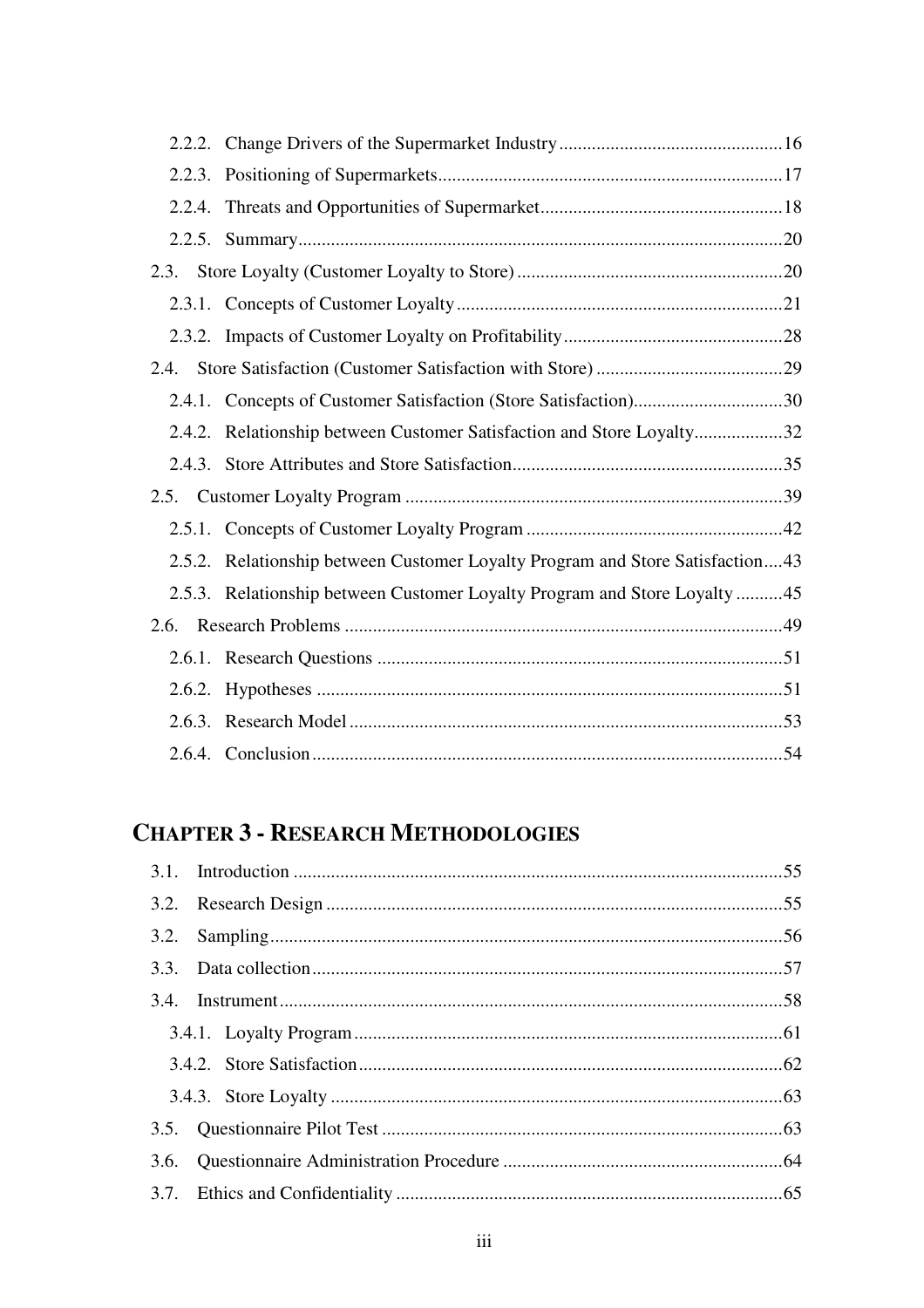| 3.8. |  |  |
|------|--|--|
|------|--|--|

# **CHAPTER 4 - FINDINGS**

| 4.1.   |                                                                               |
|--------|-------------------------------------------------------------------------------|
| 4.2.   |                                                                               |
|        |                                                                               |
|        |                                                                               |
|        |                                                                               |
|        |                                                                               |
| 4.3.2. |                                                                               |
|        |                                                                               |
|        |                                                                               |
|        |                                                                               |
|        |                                                                               |
|        |                                                                               |
|        |                                                                               |
|        | 4.4.1. Hypothesis One: There is a difference in Store Loyalty between Loyalty |
|        |                                                                               |
| 4.4.2. | Hypothesis Two: Loyalty Program has significant and positive                  |
|        |                                                                               |
| 4.4.3. | Hypothesis Three: Loyalty Program has significant and positive                |
|        |                                                                               |
| 4.4.4. | Hypothesis Four: Store Satisfaction mediates the relationship between         |
|        |                                                                               |
| 4.4.5. |                                                                               |

# **CHAPTER 5 - DISCUSSION**

|  | 5.2.1. Store Loyalty Difference between Loyalty Program Members and Non |  |
|--|-------------------------------------------------------------------------|--|
|  |                                                                         |  |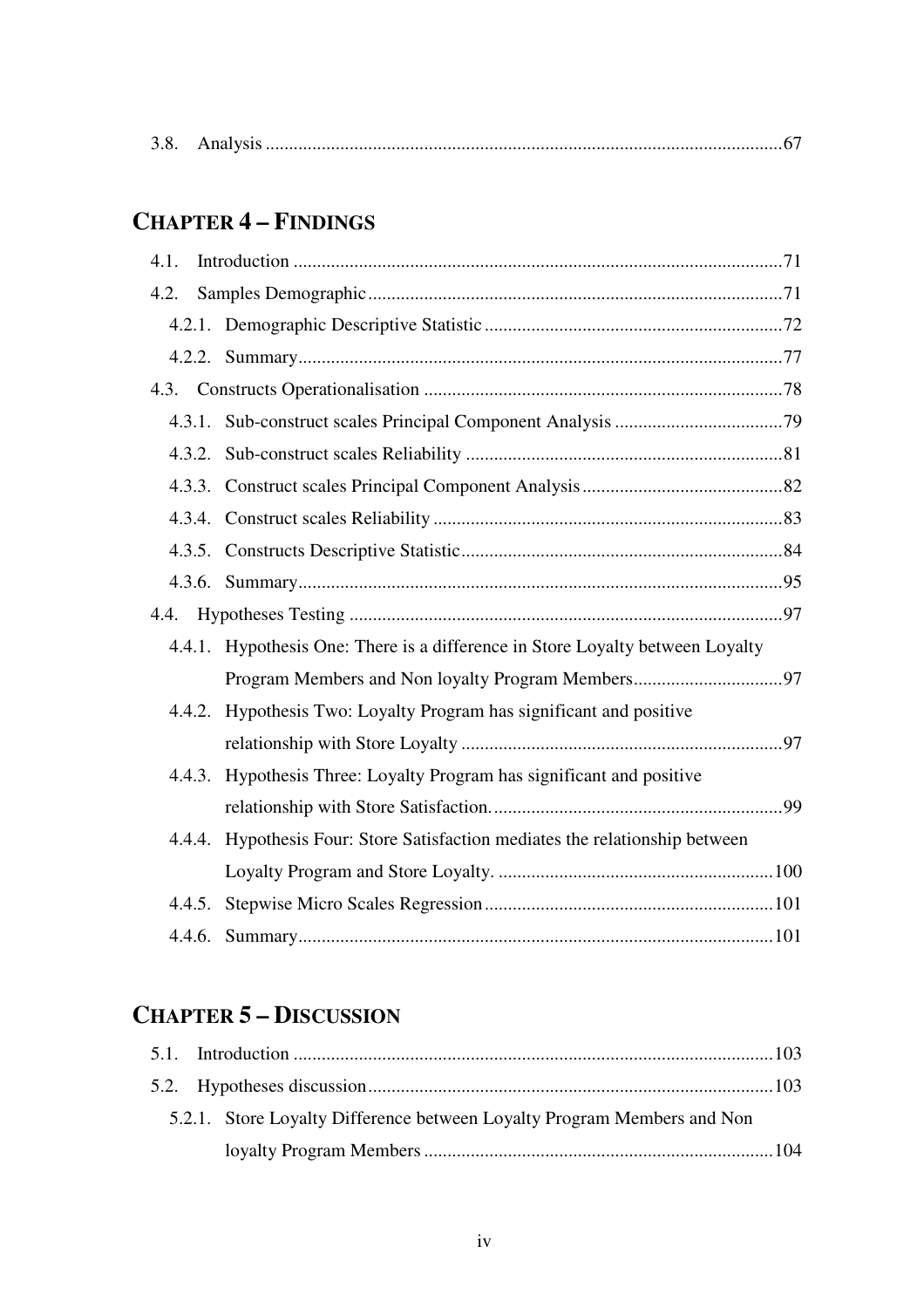| 5.2.2. Customer Loyalty Program has Significance and Positive Relationship  |
|-----------------------------------------------------------------------------|
|                                                                             |
| 5.2.3. Customer Loyalty Program has Significance and Positive Relationship  |
|                                                                             |
| 5.2.4. Store Satisfaction Mediates the Relationship between Loyalty Program |
|                                                                             |
|                                                                             |
|                                                                             |
|                                                                             |
|                                                                             |
|                                                                             |
|                                                                             |

|--|--|--|--|

#### **APPENDICES**

| Appendix 3.5 – Store Satisfaction Constructs and Measures Detail  164       |  |
|-----------------------------------------------------------------------------|--|
|                                                                             |  |
|                                                                             |  |
|                                                                             |  |
| Appendix 3.9 – Participation Information Sheet Translation Verification 177 |  |
| Appendix 5.1 – Store Loyalty Oneway ANOVA for Number of Loyalty Program     |  |
|                                                                             |  |
| Appendix 5.2 – Store Loyalty Independent sample T-Test by Supermarket       |  |
|                                                                             |  |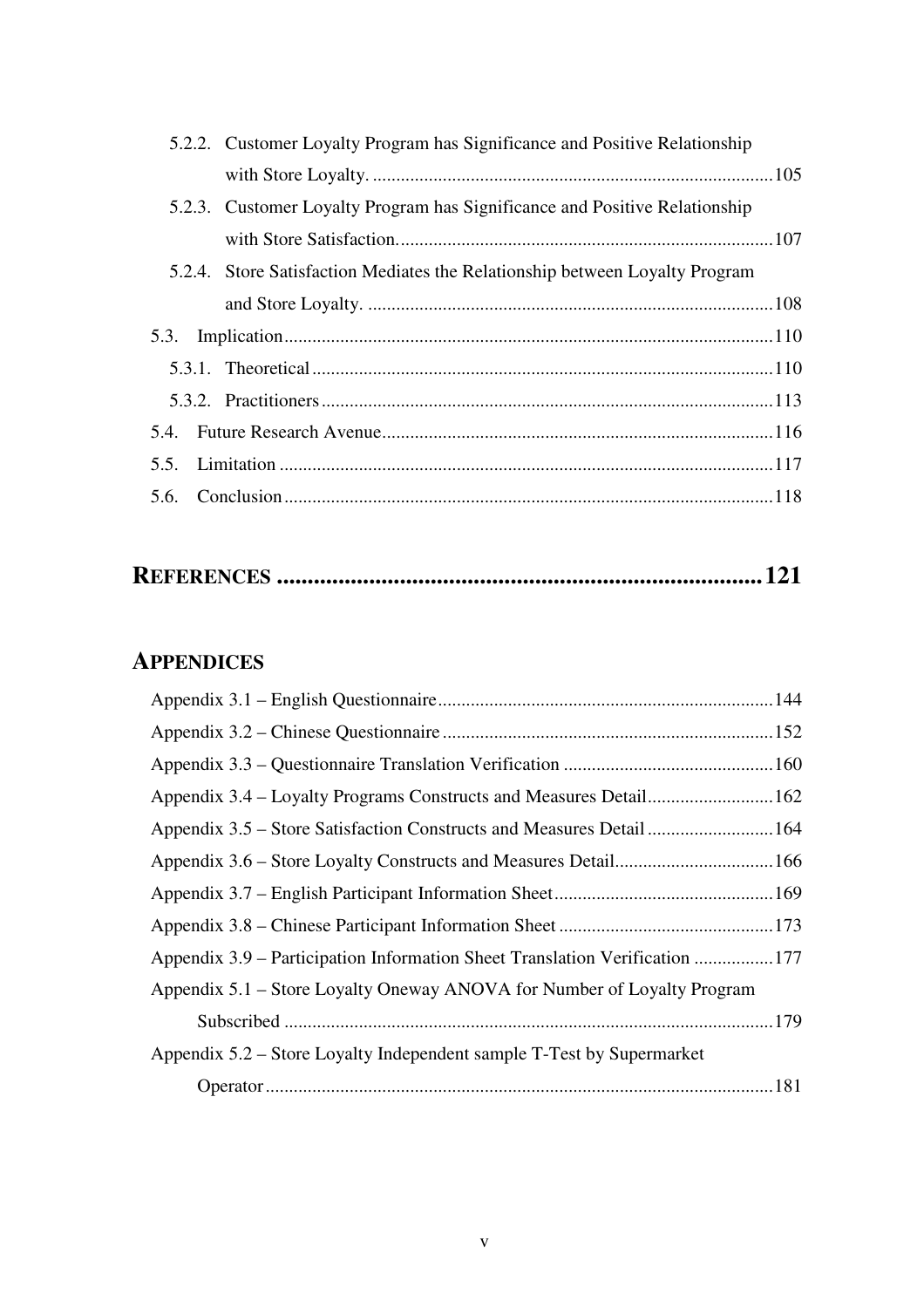### **LIST OF TABLES**

| <b>Table 2.1:</b>  | Summary of Different Conceptualization of Satisfaction and Loyalty   |  |
|--------------------|----------------------------------------------------------------------|--|
|                    |                                                                      |  |
| <b>Table 3.1:</b>  |                                                                      |  |
| <b>Table 4.1:</b>  |                                                                      |  |
| <b>Table 4.2:</b>  |                                                                      |  |
| <b>Table 4.3:</b>  |                                                                      |  |
| Table 4.4:         |                                                                      |  |
| <b>Table 4.5:</b>  |                                                                      |  |
| <b>Table 4.6:</b>  | Descriptive Statistic for Average Number Per Shopping Trip75         |  |
| <b>Table 4.7:</b>  | Descriptive Statistic for Subscribe to Supermarket Loyalty Program75 |  |
| <b>Table 4.8:</b>  | Descriptive Statistic for Supermarket Loyalty Program Subscription   |  |
|                    |                                                                      |  |
| <b>Table 4.9:</b>  | Descriptive Statistic for Number of Supermarket Loyalty Program      |  |
|                    |                                                                      |  |
| <b>Table 4.10:</b> |                                                                      |  |
| <b>Table 4.11:</b> |                                                                      |  |
| <b>Table 4.12:</b> |                                                                      |  |
| <b>Table 4.13:</b> |                                                                      |  |
| <b>Table 4.14:</b> |                                                                      |  |
| <b>Table 4.15:</b> | Descriptive Statistic for Hard Attributes, Soft Attributes,          |  |
|                    |                                                                      |  |
| <b>Table 4.16:</b> | Descriptive Statistic for Price Image, Commitment, Word-of-Mouth     |  |
|                    |                                                                      |  |
| <b>Table 4.17:</b> | Descriptive Statistic for Loyalty Program, Store Satisfaction and    |  |
|                    |                                                                      |  |
| <b>Table 4.18:</b> | Constructs correlation table with mean and standard deviation96      |  |
| <b>Table 4.19:</b> |                                                                      |  |
| <b>Table 4.20:</b> |                                                                      |  |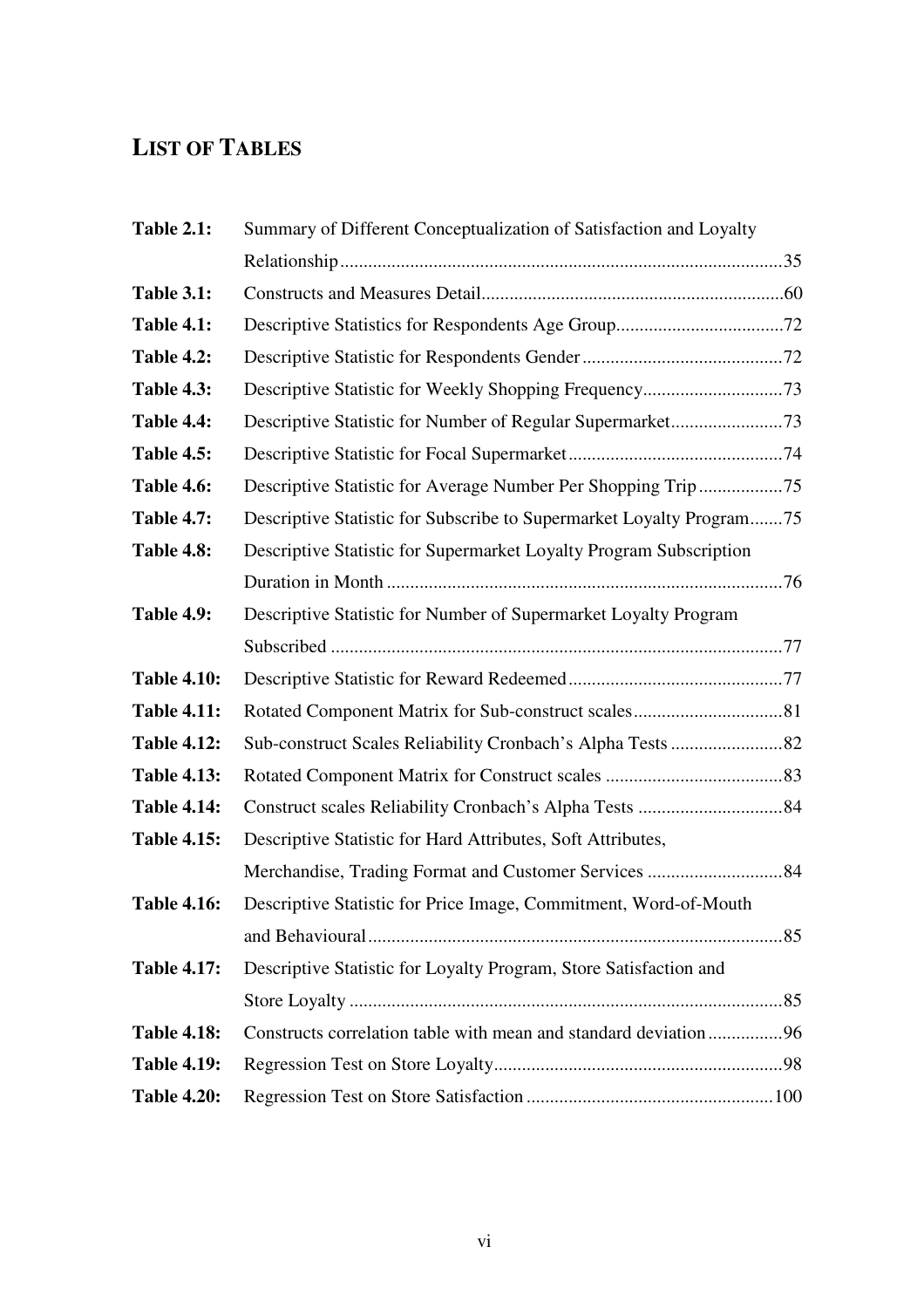### **LIST OF FIGURES**

| Figure 1.1:         |                                                        |  |
|---------------------|--------------------------------------------------------|--|
| Figure 2.1:         | Backman and Crompton (1991a) Four Loyalty Categories25 |  |
| Figure 2.2:         |                                                        |  |
| Figure 2.3:         |                                                        |  |
| Figure 4.1:         |                                                        |  |
| Figure 4.2:         |                                                        |  |
| Figure 4.3:         |                                                        |  |
| <b>Figure 4.4:</b>  |                                                        |  |
| Figure 4.5:         |                                                        |  |
| <b>Figure 4.6:</b>  |                                                        |  |
| <b>Figure 4.7:</b>  |                                                        |  |
| Figure 4.8:         |                                                        |  |
| <b>Figure 4.9:</b>  |                                                        |  |
| <b>Figure 4.10:</b> |                                                        |  |
| <b>Figure 4.11:</b> |                                                        |  |
| <b>Figure 4.12:</b> |                                                        |  |
| <b>Figure 4.13:</b> |                                                        |  |
| Figure $5.1:$       |                                                        |  |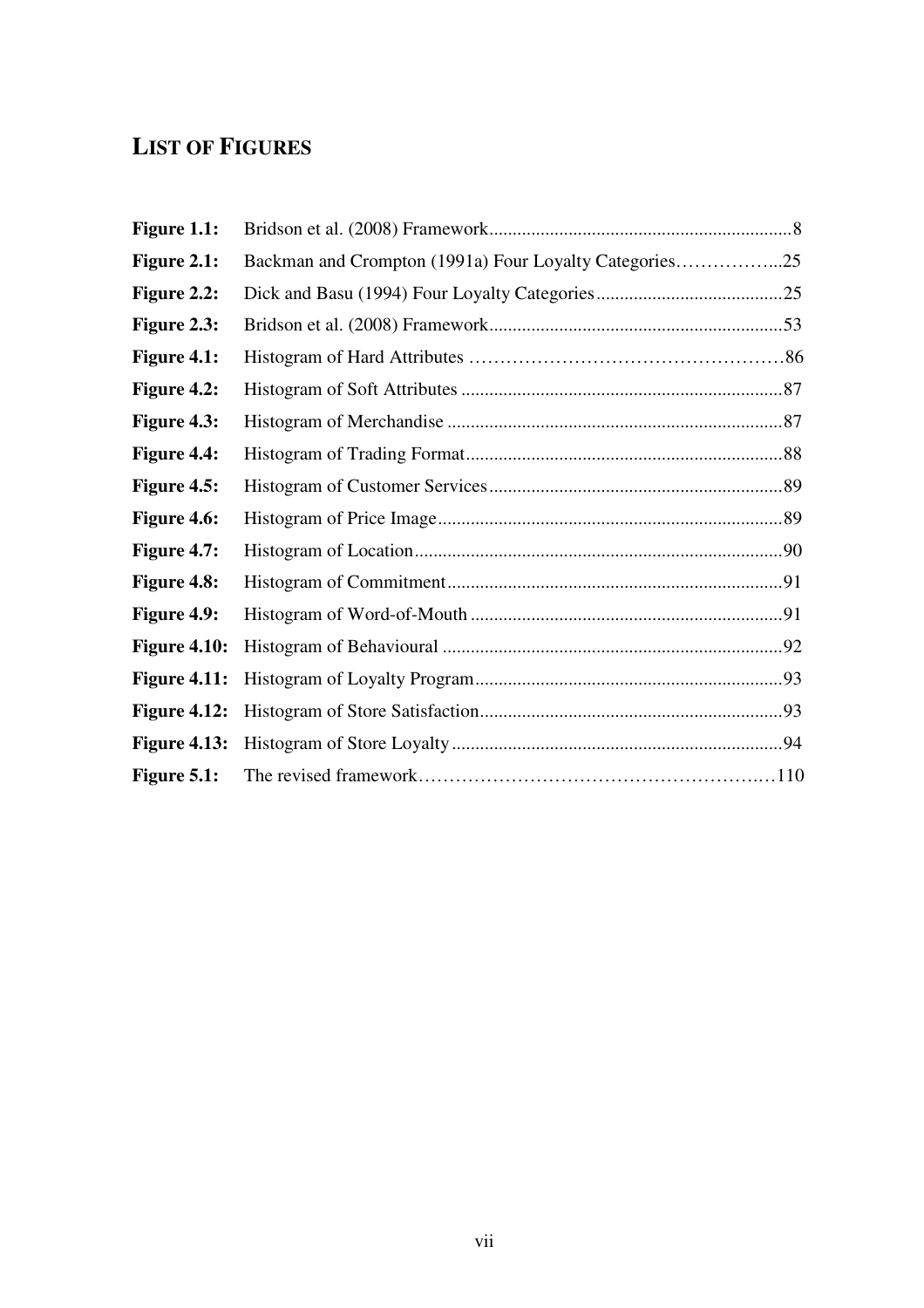#### **ABSTRACT**

Supermarkets are a low margin high volume business with low entry barriers and switching costs. When markets become saturated and customer retention is more important than ever, many supermarkets launch their own customer loyalty programs aimed at increasing customer loyalty to the store. The rewards and services that come with loyalty programs bring a significant cost to supermarkets. However, a small increase in customer loyalty can generate significant increases in sales turnover that helps to recoup loyalty program investment.

From the literature review, it is posited that customer loyalty programs have a positive and linear effect on customer satisfaction with the store, and on store loyalty. Furthermore, there is strong empirical evidence that store satisfaction is antecedent to store loyalty. This study examines the stance that store satisfaction mediates the relationship between customer loyalty programs and store loyalty. This study adopts the Bridson, Evans and Hickman (2008) framework from the literature to investigate the relationship between customer loyalty programs, customer satisfaction and customer loyalty.

The online questionnaire administration collected 205 responses from individuals aged at least 18 years and living in Hong Kong. The relationship between different constructs are analysed with SPSS software. The findings reveal that customer loyalty programs indeed have a positive and linear effect on store satisfaction and store loyalty. Store satisfaction is also found to mediate the relationship between customer loyalty programs and customers' store loyalty. More importantly, this study discovers that there is no difference in store loyalty between loyalty program members and those who are not loyalty program members. In addition, this study found that the role of location was a strong predictor of store satisfaction and price image. The study reveals that customer service and price image are the two most

viii